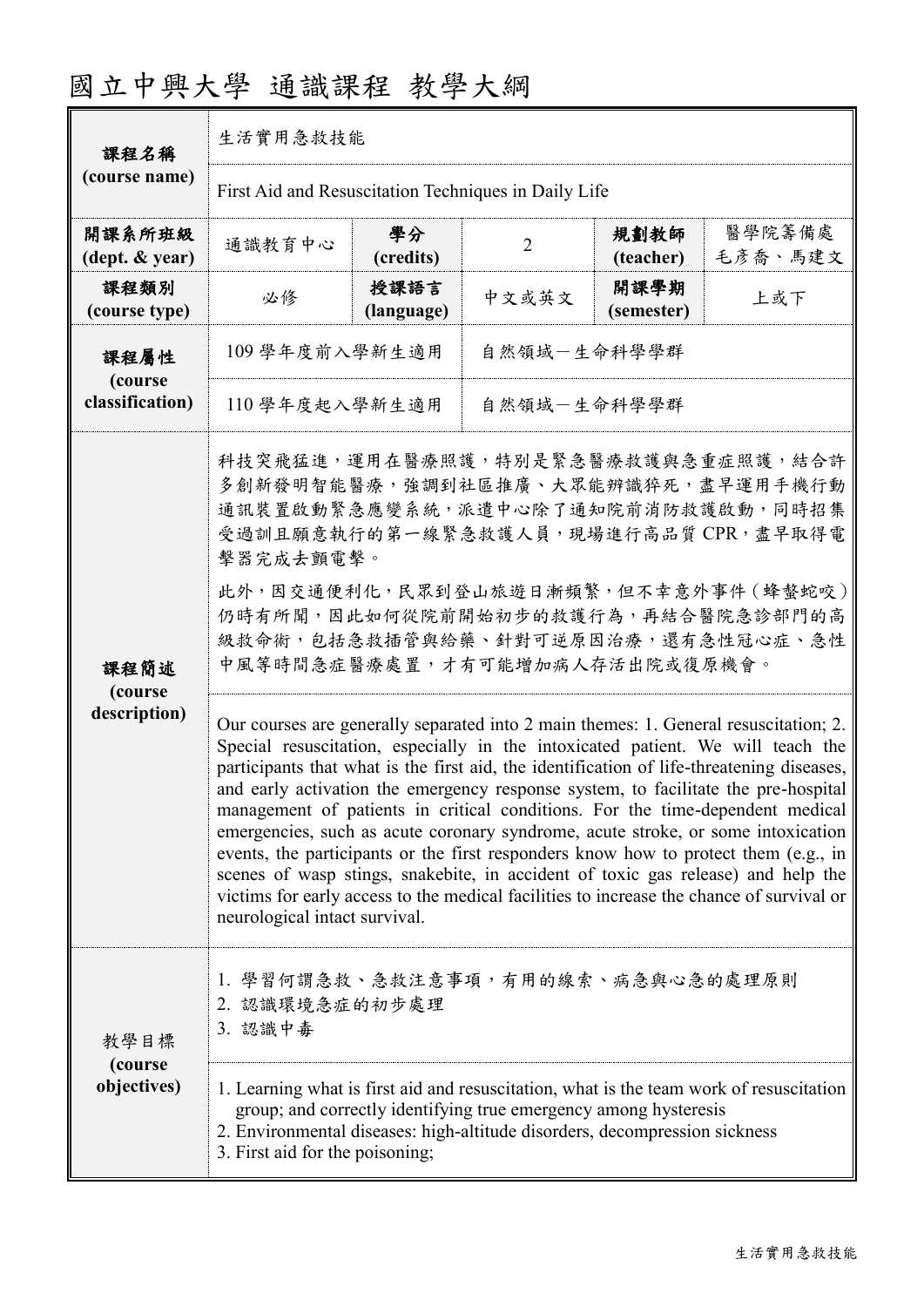| 先修課程<br>(prerequisites)                                                                                                                                                                                                                                                                                                                                                                                                                                                                                                                                                                                         | 無(None)             |                    |                     |         |         |
|-----------------------------------------------------------------------------------------------------------------------------------------------------------------------------------------------------------------------------------------------------------------------------------------------------------------------------------------------------------------------------------------------------------------------------------------------------------------------------------------------------------------------------------------------------------------------------------------------------------------|---------------------|--------------------|---------------------|---------|---------|
| 核心能力配比 (六項加總100%)<br>(core learning outcomes)                                                                                                                                                                                                                                                                                                                                                                                                                                                                                                                                                                   |                     |                    |                     |         |         |
|                                                                                                                                                                                                                                                                                                                                                                                                                                                                                                                                                                                                                 | 人文素養 20%   科學素養 50% | 溝通能力 30%           | 創新能力 0%             | 國際視野 0% | 社會關懷 0% |
| 教學方法 (teaching methods)                                                                                                                                                                                                                                                                                                                                                                                                                                                                                                                                                                                         |                     |                    | 學習評量方式 (evaluation) |         |         |
| 講授、影片                                                                                                                                                                                                                                                                                                                                                                                                                                                                                                                                                                                                           |                     | 期中考 50%<br>期末考 50% |                     |         |         |
| 授課內容 (單元名稱與內容、習作 / 考試進度、備註)<br>(course content and homework / tests schedule)                                                                                                                                                                                                                                                                                                                                                                                                                                                                                                                                   |                     |                    |                     |         |         |
| 1. 急救概論:急救注意事項、如何提供有用的線索、急診常見的必要性人體管路、病急與心急<br>的處理原則<br>2. 中毒急救的九堂課:何謂中毒、LD50、MLD、吸收分布代謝排除<br>3. 沒心跳了怎麼辦:基本救命術、如何救助無呼吸心跳患者<br>4. 農藥中毒:農藥噴灑作業時,如何避免中毒,牛奶、黑藥丸的預防效果<br>5. 胸口好痛到底怎麼了:急性胸痛,辨識潛在危險的胸痛疾病種類<br>6. 拉K, 新興影響精神物質的危害: 了解濫用藥物的危險<br>7. 意識不清是不是中風了:送醫的急迫性,意識不清不等於休克,休克不等於中風<br>8. 吃海產吃到手腳麻痺怎麼辦:海洋生物毒素中毒的自救方式,吃河豚中毒<br>9. 期中考<br>10. 心悸一是不是新冠疫苗搞的鬼:心悸的可能原因,是緊張還是病<br>11. 氣體中毒:常見的職安意外一有毒氣體外洩<br>12 幸運之神伴你上山下海:高山症、潛水伕病<br>13. 被蛇咬了會不會蛇毒攻心;台灣常見蛇傷的辨識與初步處置(含寵物蛇)<br>14. 三鐵急症:橫紋肌溶解、熱中暑、溺水<br>15. 常見野外中毒一蜂螫篇:蜂螫中毒、蜂螫休克<br>16. 特殊狀況下的急救:失溫、閃電、孕婦<br>17. 奥姆真理教之死:神經毒劑與化學武器<br>18. 期末考<br>教科書與參考書目(書名、作者、書局、代理商、說明) |                     |                    |                     |         |         |
| (textbook & other references)                                                                                                                                                                                                                                                                                                                                                                                                                                                                                                                                                                                   |                     |                    |                     |         |         |
| 1. 陳思州等, ACLS 精華第六版, 金名圖書有限公司。                                                                                                                                                                                                                                                                                                                                                                                                                                                                                                                                                                                  |                     |                    |                     |         |         |

- 2. 亞利桑那大學, Advanced Hazmat Life Support, Provider Manual 第五版。
- 3. 洪東榮等,中毒救命123,財團法人毒藥物防治發展基金會。
- 3. 史蒂文斯,班農,毒物研究室,參田出版社,博客來。

課程教材(教師個人網址請列在本校內之網址) **(teaching aids & teacher's website)**

自製編輯上課教材與教學所需之影片,請至 iLearning 下載教材